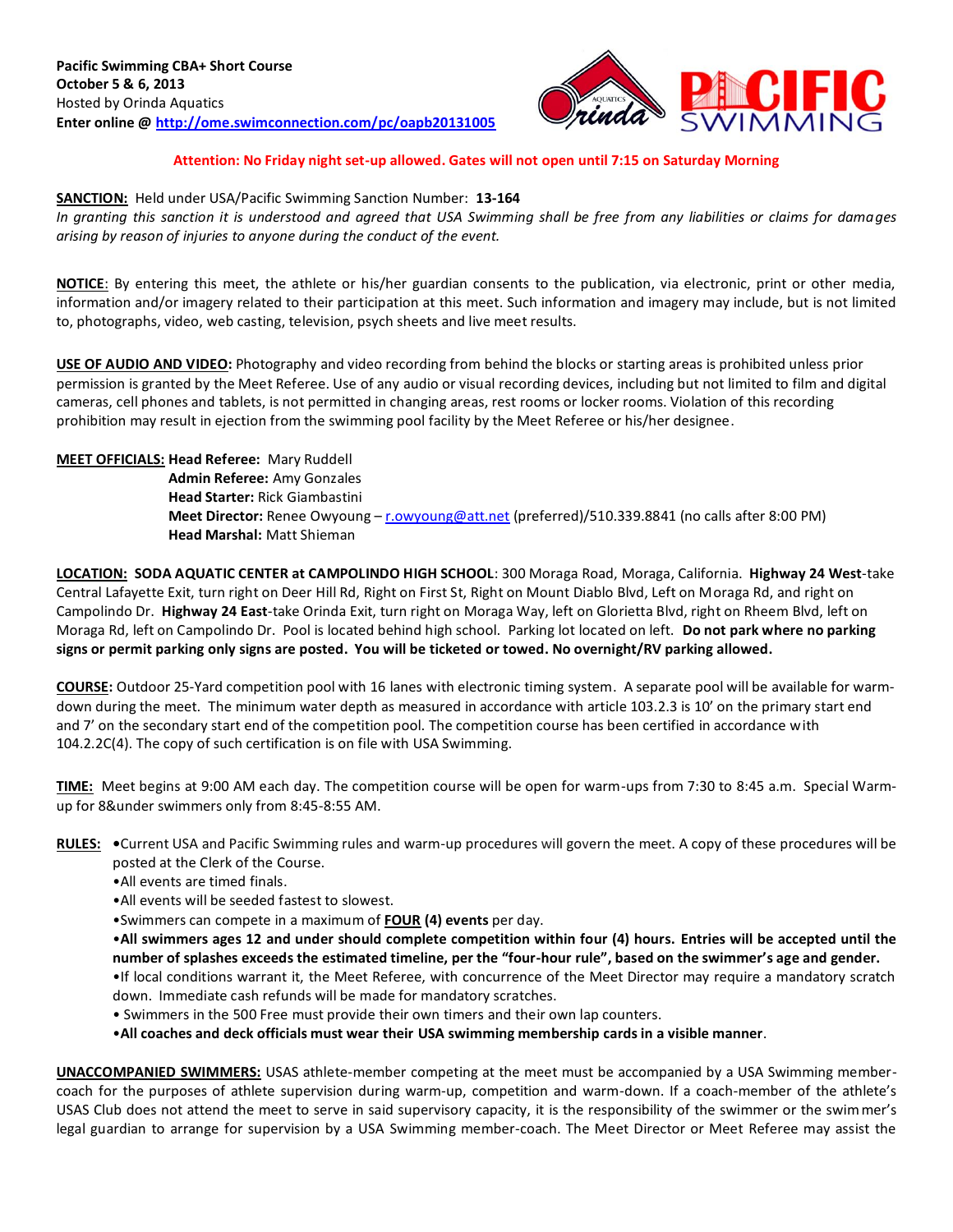swimmer in making arrangements for such supervision; however, it is recommended that such arrangements be made in advance of the meet by the athlete's USAS Club Member-Coach.

**RACING STARTS:** Any swimmer entered in this meet, unaccompanied by a USA Swimming member coach, must be certified by a USA Swimming member coach as being proficient in performing a racing start or must start the race in the water. It is the responsibility of the swimmer or the swimmer's legal guardian to ensure compliance with this requirement.

**RESTRICTIONS: •**Sale and use of alcoholic beverages and smoking and the use of other tobacco products is prohibited in all areas of

- the meet venue during the meet.
- •Coaches, parents, siblings and officials may not use the pool.
- •Glass containers of any kind are not allowed in pool area.
- •All pets are prohibited in the pool area.

• Except where venue facilities require otherwise, changing into or out of swimsuits other than in the locker rooms or designated areas is not appropriate and is strongly discouraged.

**ELIGIBILITY: •**Swimmers must be current members of USA-S and enter their name and registration number on the meet entry card as shown on their Registration Card. All swimmer registrations will be checked against the SWIMS database. Any swimmer found not to be registered with USA swimming by the Meet Director must register at the meet (a \$10 surcharge will be added to the regular registration fee). Duplicate registrations will be refunded by mail.

•Swimmers in the "A" Division must have met at least the listed "PC-A" time standard. Swimmers in the "B" Division must have met at least the listed "PC-B" time standard. All entry times slower than the listed "PC-B" time standard will be in the "C" Division.

•Entry forms must be completely filled out including best **SHORT COURSE yards** time for each event. Time Conversions from long course meters will no longer be required or allowed. Pacific Swimming Rules and Regulations specify that when you have achieved a specific class level (for example, "PC-B" or "PC-A") in an event in one course, you are considered to be qualified at the same level in all courses. **Accordingly you must always enter a time that maintains the class for which you qualified in an event.** 

# •**"No Time" entries WILL NOT be accepted**.

•Entry times submitted for this meet may be checked against a computer database and may be changed in accordance with Pacific Swimming Entry Time Verification Procedures.

•Swimmers 19 years of age and older may participate in the 17-18 division, but may not receive awards. Such swimmers must have met the listed 17-18 time standards.

•Disabled swimmers are welcome to attend this meet and should contact the Meet Director or Meet Referee regarding special accommodations on entry times and seeding per Pacific Swimming policy.

**ENTRY PRIORTY: Meet entries will not be accepted any earlier than August 31st . Entries of swimmers from "year-round" Zone 2 teams in "good standing" postmarked or entered online by 11:59 p.m. on September 7th , will be given 1 st priority acceptance.** Entries from member Zone 2 teams "in good standing" (year-round and seasonal) postmarked or entered online between 12:00 am Sept.  $7<sup>th</sup>$  and 11:59 pm on Monday September 14<sup>th</sup> will be given  $2<sup>nd</sup>$  priority acceptance. All entries from Zone 2, all other Pacific LSC Zones and other LSC's, either postmarked, entered online, or hand delivered by the entry deadline will be considered in the order that they were received.

**ENTRY FEES:** \$2.75 per individual event, plus an \$8 per swimmer participation fee. A check for the total amount must accompany each entry. Checks should be made payable to Orinda Aquatics. There are no refunds. Entries will not be accepted unless accompanied with the full fee amount.

# **Option 1 – Online Meet Entries**: Deadline by 11:59**, Wednesday, September 25, 2013.**

Enter online at: **<http://swimconnection.com/pc/oapb20130302>** to receive immediate confirmation of acceptance via email. **The "billing information" email should be brought to the meet as proof of entry.** Online entry requires payment by credit card using the secure site. The cost of using Online Meet Entries is \$1 per swimmer plus 5% of the total entry fee. Please note that the processing fee is a separate fee from the entry fee. Online meet entry fees are paid to Swim Connection LLC. Use of this system is completely voluntary. Online Meet Entry is not required or expected by Pacific Swimming. **"No times" entries will not be accepted**.

**Option 2 – Surface Mail Entries:** Individual Consolidated Entry Forms must be completely filled out including best short course time. 'No Time' entries will not be accepted. Entries **must** be postmarked by midnight, **Monday, September 23, 2013** or hand delivered, **no later than 6:00 PM, Wednesday, September 25, 2013to 6537 Liggett Drive Oakland, CA 94611**. NO LATE entries will be accepted. No Refunds will be made. No Faxed Entries. To confirm entry into the meet, include a self-addressed, stamped envelope or postcard with your entries**.**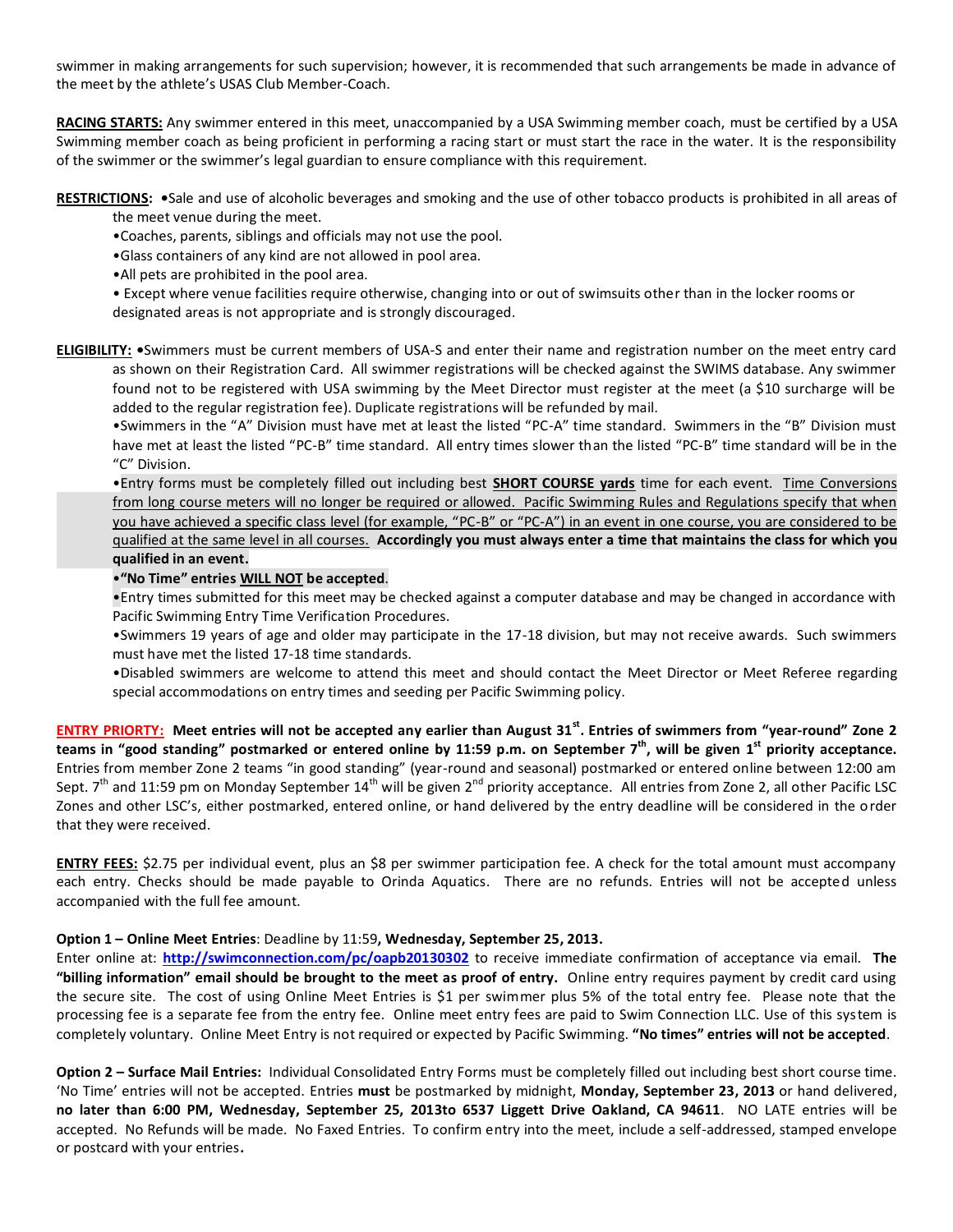**CHECK-IN:** The meet will be deck seeded. Swimmers must check-in at the Clerk-of-Course. Close of check-in for all events shall be no more than 60 minutes before the estimated time of the start of the first heat of the event. No event shall be closed more than 30 minutes before the scheduled start of the meet. Swimmers who do not check-in will not be allowed to compete in the event.

**SCRATCHES:** Any swimmers not reporting for or competing in an individual timed final event shall not be penalized. Swimmers who must withdraw from an event after it is seeded are requested to inform the referee immediately.

**AWARDS:** Awards will be given to top 8 finishers in the following age groups: 8&u, 9-10, 11-12, 13-14, 15-16 and 17-18 age groups. "A" medals will be awarded to "PC-B" level swimmers achieving a new "A" time regardless of place achieved in event. No awards will be given to swimmers age 19 years or older. All Individual awards must be picked up at the meet. No awards will be mailed or distributed after the meet.

**ADMISSION:** Admission is free. A two-day program will be available for a reasonable cost.

**HOSPITALITY/SNACK BAR:** Lunches and refreshments will be provided for officials and coaches only. Timers will be served snacks and drinks. A snack bar will be available.

**MINIMUM OFFICIALS RULE:** The Meet Referee shall conduct an inventory of Officials and shall compare the number of swimmers entered against the number of Officials that worked representing each team per day of the meet. Those teams who have not provided sufficient Officials in a day of the meet, in accordance with the table below, will be fined \$100 per missing Official per day.

| Number of swimmers entered in meet | Number of trained and carded |  |  |  |  |  |
|------------------------------------|------------------------------|--|--|--|--|--|
| per team per day                   | officials                    |  |  |  |  |  |
| $1 - 10$                           |                              |  |  |  |  |  |
| $11 - 25$                          |                              |  |  |  |  |  |
| $26 - 50$                          |                              |  |  |  |  |  |
| 51-75                              |                              |  |  |  |  |  |
| 76-100                             | 4                            |  |  |  |  |  |
| Every 20 swimmers over 100         |                              |  |  |  |  |  |

### **EVENT SUMMARY**

|         |          | <b>SATURDAY</b> |           |               |           |               | <b>SUNDAY</b> |               |                 |
|---------|----------|-----------------|-----------|---------------|-----------|---------------|---------------|---------------|-----------------|
| 8&under | 10&under | $9 - 10$        | $11 - 12$ | $13 - 18$     | 8&under   | 10&under      | $9 - 10$      | $11 - 12$     | $13 - 18$       |
| 25 Free |          | 100 IM          | 200       | 200 IM        | 25 Breast |               | 200 Free      | 200 IM        | 200             |
|         |          |                 | Breast    |               |           |               |               |               | <b>Breast</b>   |
|         | 50 Back  |                 | 50 Back   | 200 Back      |           | 50 Breast     |               | 100           | 100 Back        |
|         |          |                 |           |               |           |               |               | <b>Breast</b> |                 |
| 25 Fly  |          | 100 Fly         | 50 Breast | 100           | 25 Back   |               | 100 Back      | 200 Back      | 100 Fly         |
|         |          |                 |           | <b>Breast</b> |           |               |               |               |                 |
|         | 50 Free  |                 | 50 Free   | 200 Fly       |           | <b>50 Fly</b> |               | <b>50 Fly</b> | 100 Free        |
|         |          | 100 Breast      | 200 Fly   | 50 Free       |           |               |               | 100 Free      | <b>500 Free</b> |
|         |          |                 |           |               |           |               |               |               |                 |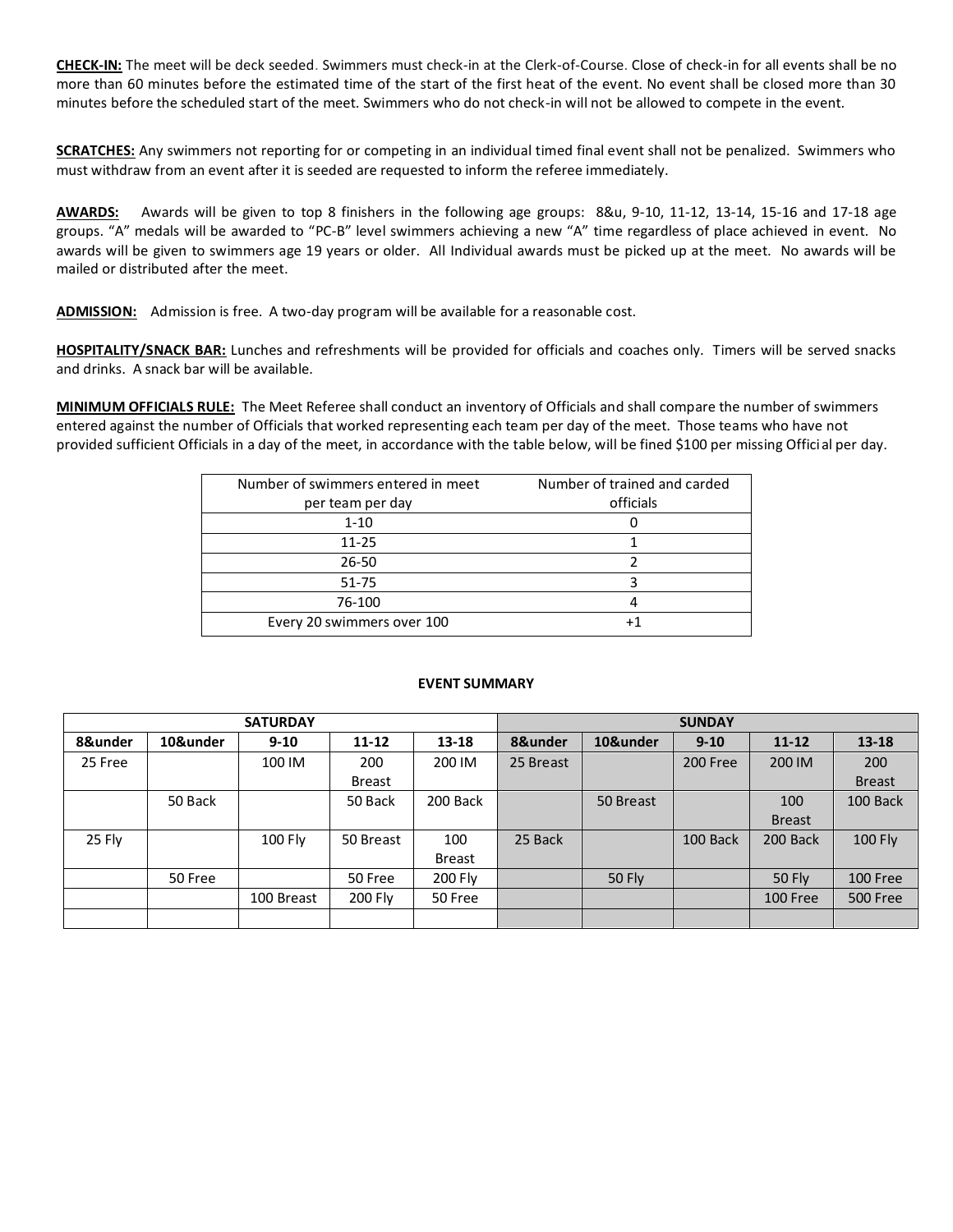#### **EVENTS**

|                               | <b>SATURDAY EVENTS</b> |                              |  |                               | <b>SUNDAY EVENTS</b> |                           |  |  |  |  |
|-------------------------------|------------------------|------------------------------|--|-------------------------------|----------------------|---------------------------|--|--|--|--|
| <b>GIRLS</b><br><b>EVENT#</b> | <b>EVENTS</b>          | <b>BOYS</b><br><b>EVENT#</b> |  | <b>GIRLS</b><br><b>EVENT#</b> | <b>EVENTS</b>        | <b>BOY</b><br><b>EVEN</b> |  |  |  |  |
|                               | 17-18 200 IM           |                              |  | 35                            | 11-12 200 IM         | 36                        |  |  |  |  |
| $\mathbf{1}$                  | 15-16 200 IM           | $2^{\circ}$                  |  | 37                            | 9-10 200 Free        | 38                        |  |  |  |  |
|                               | 13-14 200 IM           |                              |  |                               | 17-18 200 Breast     |                           |  |  |  |  |
| 3                             | 11-12 200 Breast       | 4                            |  | 39                            | 15-16 200 Breast     | 40                        |  |  |  |  |
| 5                             | 9-10 100 IM            | 6                            |  |                               | 13-14 200 Breast     |                           |  |  |  |  |
| $\overline{7}$                | 8 & under 25 Free      | 8                            |  | 41                            | 8 & under 25 Breast  | 42                        |  |  |  |  |
|                               | 17-18 200 Back         |                              |  | 43                            | 11-12 100 Breast     | 44                        |  |  |  |  |
| 9                             | 15-16 200 Back         | 10                           |  | 45                            | 10 & under 50 Breast | 46                        |  |  |  |  |
|                               | 13-14 200 Back         |                              |  |                               | 17-18 100 Back       |                           |  |  |  |  |
| 11                            | 11-12 50 Back          | 12 <sup>2</sup>              |  | 47                            | 15-16 100 Back       | 48                        |  |  |  |  |
| 13                            | 10 & under 50 Back     | 14                           |  |                               | 13-14 100 Back       |                           |  |  |  |  |
|                               | 17-18 100 Breast       |                              |  | 49                            | 11-12 200 Back       | 50                        |  |  |  |  |
| 15                            | 15-16 100 Breast       | 16                           |  | 51                            | 8 & under 25 Back    | 52                        |  |  |  |  |
|                               | 13-14 100 Breast       |                              |  | 53                            | 9-10 100 Back        | 54                        |  |  |  |  |
| 17                            | 11-12 50 Breast        | 18                           |  |                               | 17-18 100 Fly        |                           |  |  |  |  |
| 19                            | 8 & under 25 Fly       | 20                           |  | 55                            | 15-16 100 Fly        | 56                        |  |  |  |  |
| 21                            | 9-10 100 Fly           | 22                           |  |                               | 13-14 100 Fly        |                           |  |  |  |  |
|                               | 17-18 200 Fly          |                              |  | 57                            | 11-12 50 Fly         | 58                        |  |  |  |  |
| 23                            | 15-16 200 Fly          | 24                           |  | 59                            | 10 & under 50 Fly    | 60                        |  |  |  |  |
|                               | 13-14 200 Fly          |                              |  |                               | 17-18 100 Free       |                           |  |  |  |  |
| 25                            | 11-12 50 Free          | 26                           |  | 61                            | 15-16 100 Free       | 62                        |  |  |  |  |
| 27                            | 10 & under 50 Free     | 28                           |  |                               | 13-14 100 Free       |                           |  |  |  |  |
|                               | 17-18 50 Free          |                              |  | 63                            | 11-12 100 Free       | 64                        |  |  |  |  |
| 29                            | 15-16 50 Free          | 30                           |  |                               | 17-18 500 Free       |                           |  |  |  |  |
|                               | 13-14 50 Free          |                              |  | 65                            | 15-16 500 Free       | 66                        |  |  |  |  |
| 31                            | 11-12 200 Fly          | 32                           |  |                               | 13-14 500 Free       |                           |  |  |  |  |
| 33                            | 9-10 100 Breast        | 34                           |  |                               |                      |                           |  |  |  |  |

| <b>ATURDAY EVENTS</b> |                              | <b>SUNDAY EVENTS</b><br><b>GIRLS</b><br><b>BOYS</b><br><b>EVENTS</b><br><b>EVENT#</b><br>11-12 200 IM<br>35<br>36<br>9-10 200 Free<br>37<br>38<br>17-18 200 Breast<br>39<br>15-16 200 Breast<br>40<br>13-14 200 Breast<br>8 & under 25 Breast<br>42<br>41<br>43<br>11-12 100 Breast<br>44<br>45<br>10 & under 50 Breast<br>46<br>17-18 100 Back<br>15-16 100 Back<br>47<br>48 |                   |               |  |  |  |
|-----------------------|------------------------------|-------------------------------------------------------------------------------------------------------------------------------------------------------------------------------------------------------------------------------------------------------------------------------------------------------------------------------------------------------------------------------|-------------------|---------------|--|--|--|
| <b>EVENTS</b>         | <b>BOYS</b><br><b>EVENT#</b> |                                                                                                                                                                                                                                                                                                                                                                               |                   | <b>EVENT#</b> |  |  |  |
| 17-18 200 IM          |                              |                                                                                                                                                                                                                                                                                                                                                                               |                   |               |  |  |  |
| 15-16 200 IM          | $\overline{2}$               |                                                                                                                                                                                                                                                                                                                                                                               |                   |               |  |  |  |
| 13-14 200 IM          |                              |                                                                                                                                                                                                                                                                                                                                                                               |                   |               |  |  |  |
| 11-12 200 Breast      | 4                            |                                                                                                                                                                                                                                                                                                                                                                               |                   |               |  |  |  |
| 9-10 100 IM           | 6                            |                                                                                                                                                                                                                                                                                                                                                                               |                   |               |  |  |  |
| 8 & under 25 Free     | 8                            |                                                                                                                                                                                                                                                                                                                                                                               |                   |               |  |  |  |
| 17-18 200 Back        |                              |                                                                                                                                                                                                                                                                                                                                                                               |                   |               |  |  |  |
| 15-16 200 Back        | 10                           |                                                                                                                                                                                                                                                                                                                                                                               |                   |               |  |  |  |
| 13-14 200 Back        |                              |                                                                                                                                                                                                                                                                                                                                                                               |                   |               |  |  |  |
| 11-12 50 Back         | 12                           |                                                                                                                                                                                                                                                                                                                                                                               |                   |               |  |  |  |
| 0 & under 50 Back     | 14                           |                                                                                                                                                                                                                                                                                                                                                                               | 13-14 100 Back    |               |  |  |  |
| 17-18 100 Breast      |                              | 49                                                                                                                                                                                                                                                                                                                                                                            | 11-12 200 Back    | 50            |  |  |  |
| 15-16 100 Breast      | 16                           | 51                                                                                                                                                                                                                                                                                                                                                                            | 8 & under 25 Back | 52            |  |  |  |
| 13-14 100 Breast      |                              | 53                                                                                                                                                                                                                                                                                                                                                                            | 9-10 100 Back     | 54            |  |  |  |
| 11-12 50 Breast       | 18                           |                                                                                                                                                                                                                                                                                                                                                                               | 17-18 100 Fly     |               |  |  |  |
| 8 & under 25 Fly      | 20                           | 55                                                                                                                                                                                                                                                                                                                                                                            | 15-16 100 Fly     | 56            |  |  |  |
| 9-10 100 Fly          | 22                           |                                                                                                                                                                                                                                                                                                                                                                               | 13-14 100 Fly     |               |  |  |  |
| 17-18 200 Fly         |                              | 57                                                                                                                                                                                                                                                                                                                                                                            | 11-12 50 Fly      | 58            |  |  |  |
| 15-16 200 Fly         | 24                           | 59                                                                                                                                                                                                                                                                                                                                                                            | 10 & under 50 Fly | 60            |  |  |  |
| 13-14 200 Fly         |                              |                                                                                                                                                                                                                                                                                                                                                                               | 17-18 100 Free    |               |  |  |  |
| 11-12 50 Free         | 26                           | 61                                                                                                                                                                                                                                                                                                                                                                            | 15-16 100 Free    | 62            |  |  |  |
| 0 & under 50 Free     | 28                           |                                                                                                                                                                                                                                                                                                                                                                               | 13-14 100 Free    |               |  |  |  |
| 17-18 50 Free         |                              | 63                                                                                                                                                                                                                                                                                                                                                                            | 11-12 100 Free    | 64            |  |  |  |
| 15-16 50 Free         | 30                           |                                                                                                                                                                                                                                                                                                                                                                               | 17-18 500 Free    |               |  |  |  |
| 13-14 50 Free         |                              | 65                                                                                                                                                                                                                                                                                                                                                                            | 15-16 500 Free    | 66            |  |  |  |
| 11-12 200 Fly         | 32                           |                                                                                                                                                                                                                                                                                                                                                                               | 13-14 500 Free    |               |  |  |  |
|                       |                              |                                                                                                                                                                                                                                                                                                                                                                               |                   |               |  |  |  |

**Swimmers entering the 500 Free on Sunday must provide own timers and lap counters**

**Time standards are located on the Pacific Swimming Website:** [http://www.pacswim.org/page/times\\_standards.shtml](http://www.pacswim.org/page/times_standards.shtml)